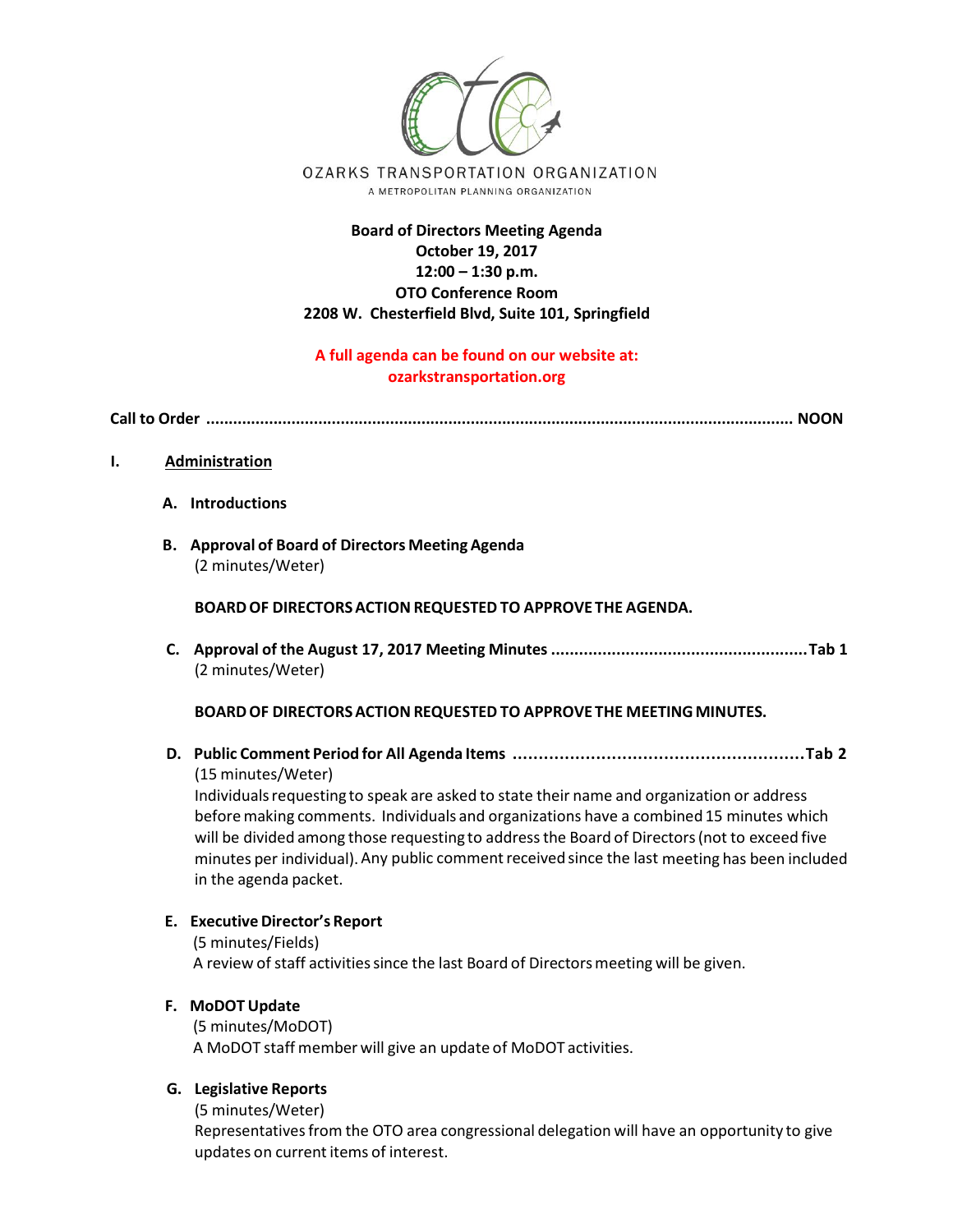#### **II. NewBusiness**

**A. 2019-2023 STIP Priorities ........................................................................................Tab 3** (15 minutes/Fields) The Technical Planning Committee has recommended a prioritized list of projects for possible inclusion in the next Statewide Transportation Improvement Program. **BOARD OF DIRECTORS ACTION REQUESTED TO APPROVE THE PROPOSED 2019-2023 STIP PROJECT PRIORITIES B. Amendment Number One to the FY 2018 UPWP ......................................................Tab 4** (5 minutes/Cooper) A UPWP amendment is requested in order to 1) add a scoping study for I-44 and US 60, 2) to increase the MoDOT direct cost and to, 3) move funds from 2017 to 2018 for the regional trail study. **BOARD OF DIRECTORS ACTION REQUESTED TO APPROVE AMENDMENT ONE TO THE FY 2018 UPWP C. Amendment Number One to the FY 2018-2021 TIP...................................................Tab 5** (5 minutes/Fields) There are four changes requested to the FY 2018-2021 Transportation Improvement Program which are included for member review. **BOARD OF DIRECTORS ACTION REQUESTED TO APPROVE AMENDMENT ONE TO THE FY 2018-2021 TIP D. 2018 State of Missouri Legislative Priorities.............................................................Tab 6** (5 minutes/Fields) OTO legislative priorities for the 2018 Missouri Legislative Session is included for review and approval. **BOARD OF DIRECTORS ACTION REQUESTED TO APPROVE THE DRAFT LEGISLATIVE PRIORITIES. E. 2016 State of Transportation Report........................................................................Tab 7** (5 minutes/Fields) Staff will give an overview of 2016 State of Transportation Report.

## **NO ACTION REQUIRED – INFORMATIONAL ONLY**

**F. Federal Transportation Planning Certification Review ..............................................Tab 8** (10 minutes/Fields) A federal transportation planning certification review was conducted in June. Highlights are included for Board Member review.

## **INFORMATIONAL ONLY - NO ACTION REQUIRED**